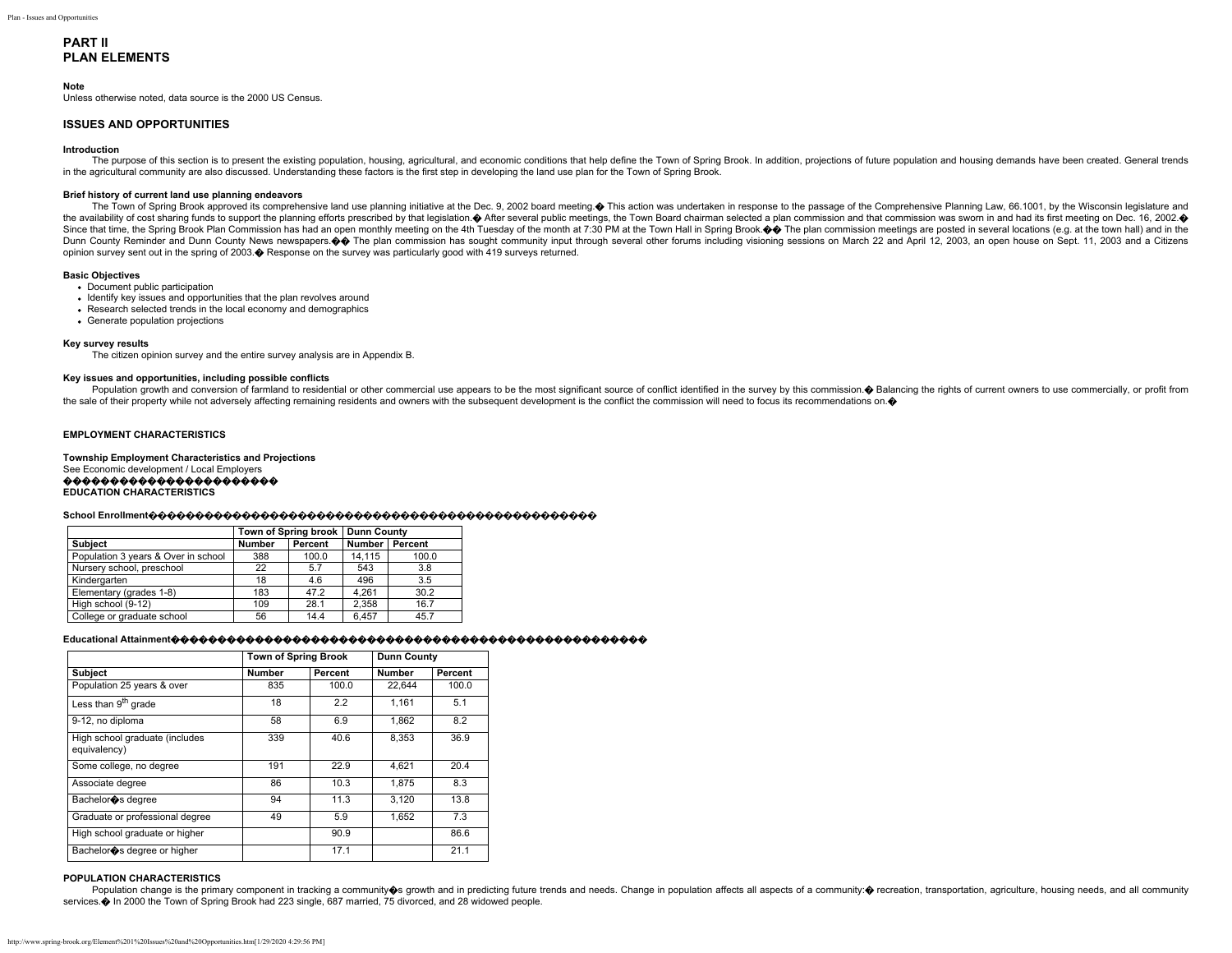### **POPULATION PROFILES Gender and Age����������������������������������������������������**

| 00000000000             |     | Town of Spring<br>Brook 1990 | Town of Spring<br><b>Brook 2000</b> |         | Dunn County<br>2000 |         |
|-------------------------|-----|------------------------------|-------------------------------------|---------|---------------------|---------|
| <b>Total Population</b> |     | 1,297                        |                                     | 1,320   | 39,858              |         |
| Subject                 |     |                              | Number                              | Percent | Number              | Percent |
| Male                    | 671 | 51.7                         | 692                                 | 52.4    | 20,094              | 50.4    |
| Female                  | 626 | 48.3                         | 628                                 | 47.6    | 19,764              | 49.6    |
| Under age 5             | 113 | 8.7                          | 76                                  | 5.8     | 2,285               | 5.7     |
| 5-9 years               | 116 | 8.9                          | 90                                  | 6.8     | 2,415               | 6.1     |
| $10-14$ years           | 100 | 7.7                          | 124                                 | 9.4     | 2,844               | 7.1     |
| $15-19$ years           | 69  | 5.3                          | 120                                 | 9.1     | 4,175               | 10.5    |
| $20-24$ years           | 96  | 7.4                          | 55                                  | 4.2     | 5,496               | 13.8    |
| 25-34 years             | 216 | 16.7                         | 168                                 | 12.7    | 4,817               | 12.1    |
| 35-44 years             | 189 | 14.6                         | 227                                 | 17.2    | 5,444               | 13.7    |
| $45-54$ years           | 129 | 9.9                          | 226                                 | 17.1    | 4,988               | 12.5    |
| 55-59 years             | 48  | 3.7                          | 60                                  | 4.1     | 1,689               | 4.2     |
| 60-64 years             | 45  | 3.5                          | 44                                  | 3.3     | 1,230               | 3.1     |
| 65-74 years             | 89  | 6.9                          | 87                                  | 6.6     | 2,231               | 5.6     |
| $75-84$ years           | 68  | 5.2                          | 38                                  | 2.9     | 1,569               | 3.9     |
| 85 years & older        | 19  | 1.5                          | 5                                   | 0.4     | 675                 | 1.7     |
| Median age              |     |                              |                                     | 36.2    |                     | 30.6    |

There were 1,320 residents in the town of Spring Brook with the distribution listed in Gender and Age. The township population has slightly more men than women, while the county is more evenly split. By age, the township a the same.



### **Age (2000 Census)**

The Town of Spring Brook had a median age of 36.2 years in 2000. The Dunn County median age was 30.6 years in 2000. Ounn county Os population distribution is partly influenced by the presence of the University of Wisconsin a significant number of people ages 18 to 25 to the distribution. $\bullet$  Similarly, the loss of college-aged persons is evident in Spring Brook $\bullet$ s population distribution.

In 2000 Spring Brook had 234 $\bullet$  people 55 or older (17.7%). $\bullet$  Dunn County, as a whole, had 7394 persons aged 55 and older (18.6%). $\bullet$  The ages of the population may have an impact on the services provided by the Townsh

### **Minority Population in Dunn County**

|                   | 1980 | 1990 | 2000 |
|-------------------|------|------|------|
| <b>Black</b>      | 175  | 175  | 135  |
| American Indian   | 190  | 195  | 107  |
| Asian             | 125  | 640  | 849  |
| Hispanic          | 175  | 105  | 335  |
| Other             | 110  | 180  | 148  |
| Two or More Races |      |      | 320  |

### **Minorities (U.S. Census, 2000)**

The town of Spring Brook has a very small minority population (1.1%) that has grown more slowly than the minority populations of Menomonie City or of Dunn County. O Over the past ten years the minority population in Dunn C to four per cent. The state has a minority population of 11%, and the nation has a minority population of 24.9%. The largest segment of the Dunn County minority population is the Asian community, while Spring Brook S small Hispanic.

#### �**Historical Population Counts**

| 1950 |  | 1960   | 1970 | 1980 | 1990 | 2000  |
|------|--|--------|------|------|------|-------|
|      |  | 169    | 168  | .293 | .293 | ، ے ب |
| .    |  | $\sim$ |      |      |      |       |

Source: West central regional Planning

### **Population**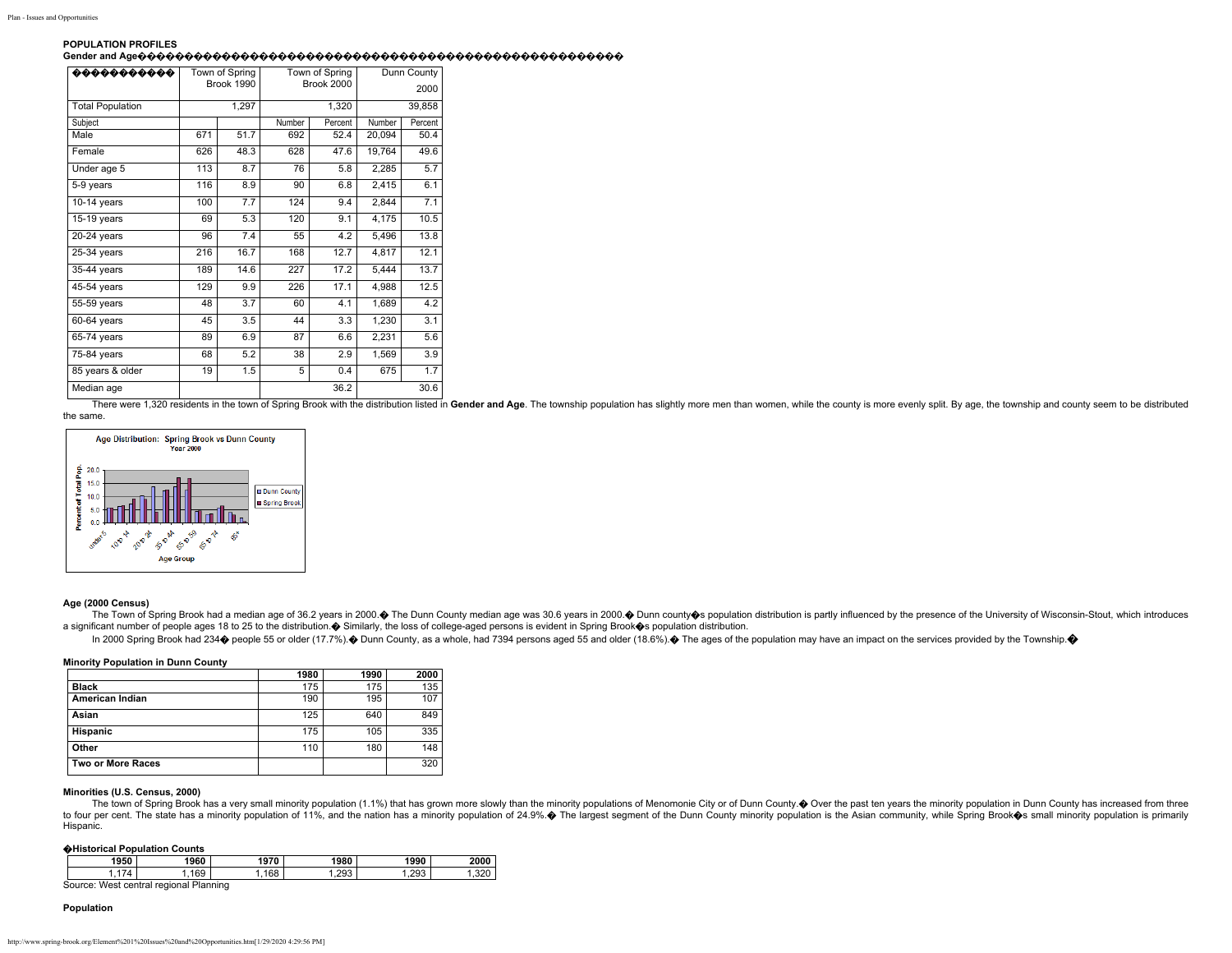#### 

|                      | 1990      | 2000      | Total          | Total   |
|----------------------|-----------|-----------|----------------|---------|
|                      |           |           | <b>Numeric</b> | Percent |
|                      |           |           | Change         | Change  |
| Town of Spring Brook | 1.293     | 1.320     | 27             | 1.02    |
| Dunn County          | 35,909    | 39.858    | 3.949          | 11.10   |
| Menomonie            | 13.547    | 14.937    | 1,390          | 11.03   |
| Wisconsin            | 4,891,769 | 5,363,675 | 471.906        | 10.96   |

#### 

**Population density** 

| Selected� Townships         | 2000� Population | Density/square mile |
|-----------------------------|------------------|---------------------|
| Town of Menomonie           | 3174             | 76                  |
| Tainter                     | 2116             | 64                  |
| <b>Red Cedar</b>            | 1492             | 41                  |
| Dunnoto                     | 1367             | 24                  |
| <b>Rock Creek</b>           | 793              | 26                  |
| <b>Elk Mound</b>            | 1121             | 33                  |
| Sherman                     | 748              | 21                  |
| <b>Spring Brook</b>         | 1320             | 22                  |
| Tiffany                     | 633              | 21                  |
| Colfax                      | 909              | 27                  |
| Weston��������              | 630              | 15                  |
| Grant $\clubsuit\spadesuit$ | 426              | 12                  |
| Peru                        | 247              | 13                  |
| Otter Creek                 | 474              | 13                  |
| Dunn County                 | 39858            | 46.8                |

#### Dunn County Population Density Graphic



# Population Trends�����������

The town of Spring Brook is the 6<sup>th</sup> most populous political entity in Dunn County, representing 3.3% of the county os population. A According to the 2000 Census, there are 1320 people living in the town of Spring Brook. town has grown more slowly than the population of Dunn County (13% increase in 30 years, vs 37.5% for the county as a whole). Dunn county growth characteristics are dominated by the largest population center--the city of M of Menomonie S nearest lying neighbors. In the year 2000 the population forecast for 2015 for Spring Brook was 1492, an increase of 13%--though the forecast misses the actual population for 2000 by 61 (1320 actual, 1381 pr townships between Spring Brook and the city of Menomonie, Spring Brook could be challenged by a wave of development and corresponding population growth originating in the city of Menomonie. ♦ This development has resulted discontinuities in Dunn Township and Red Cedar Township between 1999 and 2000. The Town of Spring Brook has a population density of 21.7 people per square mile, compared with an average for Dunn County of \$46.8 people per